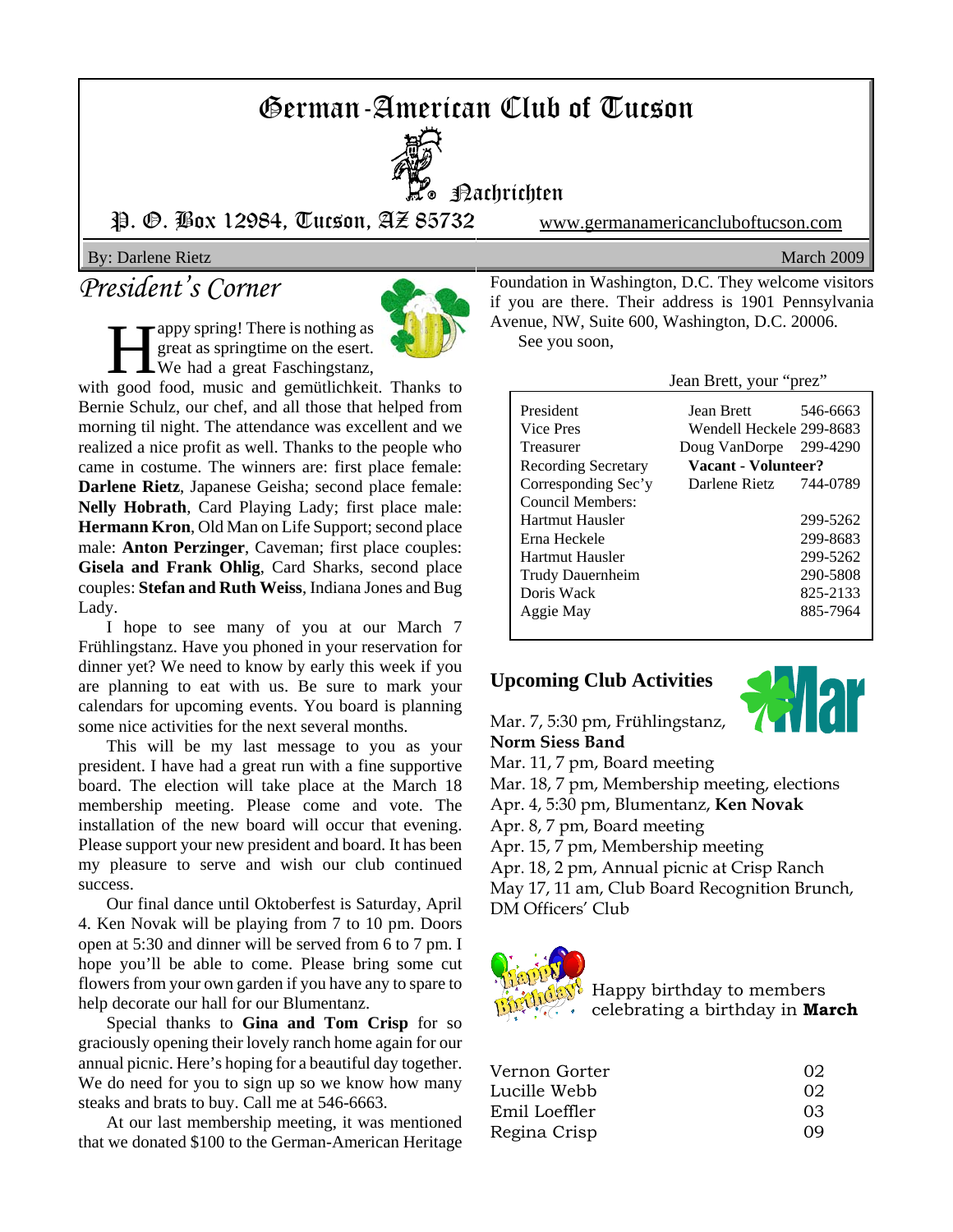### 2 By: Darlene Rietz March 2009

| Dwight Eller       | 12 |
|--------------------|----|
| Monika Hueppe      | 12 |
| Inge Lesko         | 13 |
| Lydia Hopson       | 16 |
| Albert Hartley     | 17 |
| Gladys Welty       | 17 |
| Joseph Ortenreiter | 18 |
| Darlene Rietz      | 19 |
| Trudy Kocher       | 21 |
| Olga Streyar       | 23 |
| Doris Wack         | 23 |
| Susan Kanarick     | 25 |
| Irene Cable        | 26 |
| Bill Wilkinson     | 30 |
| Ted Anderson       | 31 |

#### Blumentanz

Our Blumentanz will be on April 4 at the FOP at 3445 North Dodge Blvd. Food will be served by club members at 5:30 for only \$6.00 per



plate. It will be open-face shaved ham on a roll, grape cluster, pickle with cake and coffee. Please call Jean Brett before April 1 at 546-6663 if you are planning to eat. Ken Novak will be playing from 7:00 to 10:00 pm. Doors open at 5:30 pm. The entrance fee for paid up members will be \$6.00; non-paid up members and guests will pay \$8.00. This will be our last dance until Oktoberfest so let's all come and have a great time. See the attached flyer for further details.



Our annual picnic at Tom and Gina Crisp's home at 4231 South Pauline Lane is Saturday, April 18. If you need directions, please call Tom or Gina at 885-6833. We will be serving steak and

brats. Please bring a dish to share, your own table service, silverware and chairs, as well as a table if you have one. Drinks will be furnished by the club. Attendance is free for members and children of members, but guests over 12 will pay a nominal fee of \$10.00. Guest children under age 6 will be free and from age 6-12 will pay \$5.00. We need to know how many steaks to buy so please call Jean at 546-6663 by April 11 or a sign-up sheet will be circulated at the membership meeting on March 18 so we know how many members and guests are attending.

PLEASE NOTE: The **Crisps** have two green director's chairs left from last year's picnic, as well as many serving utensils. If these items belong to you, please let Gina or Tom Crisp know and take them home at the next picnic on April 18.



**WOW!!** We are so happy to welcome **15** new members who joined the club at our Fasching dance. They are **Paul Berg,**

originally from Cokato, Minnesota**; Barbara Carlise**, from Wisconsin; **Ray Cress**, from Indiana; **Lydia Hopson**, from Frankfurt, Germany; **Monika and Werner Hueppe**, both from Germany; **John and Sonja Papoutsis**, John from Greece and Sonja from Germany; **Anton Perzinger** from Austria; **Guillermo and Ilsa Teran**, Guillermo from Douglas, AZ and Ilsa from Austria; **Don Weber** from Sleepy Eye, Minnesota; and **Margareta Zillgitt** from Germany. Also **Don Vogel** joined at the February membership meeting and **Gabi Yanez** recently joined..

#### Member News

Glad to hear **Rebecca Mullins** is on the mend after hip surgery several weeks ago. Please



inform any board member (listed above) if you know of any members who are ill or hospitalized.



The club will recognize the members who serve on the board by hosting an appreciation brunch at DM Officers' Club on Sunday, May 17, at 11 am. Other members may also attend at a cost of \$17.50 per person including gratuity. If

you wish to attend, you must mail your check payable to Douglas Van Dorpe, 3811 N. Camino Blanco, Tucson, AZ 85718 so he receives it by May 6. If you do not have base privileges, your name must be put on an entrant list.